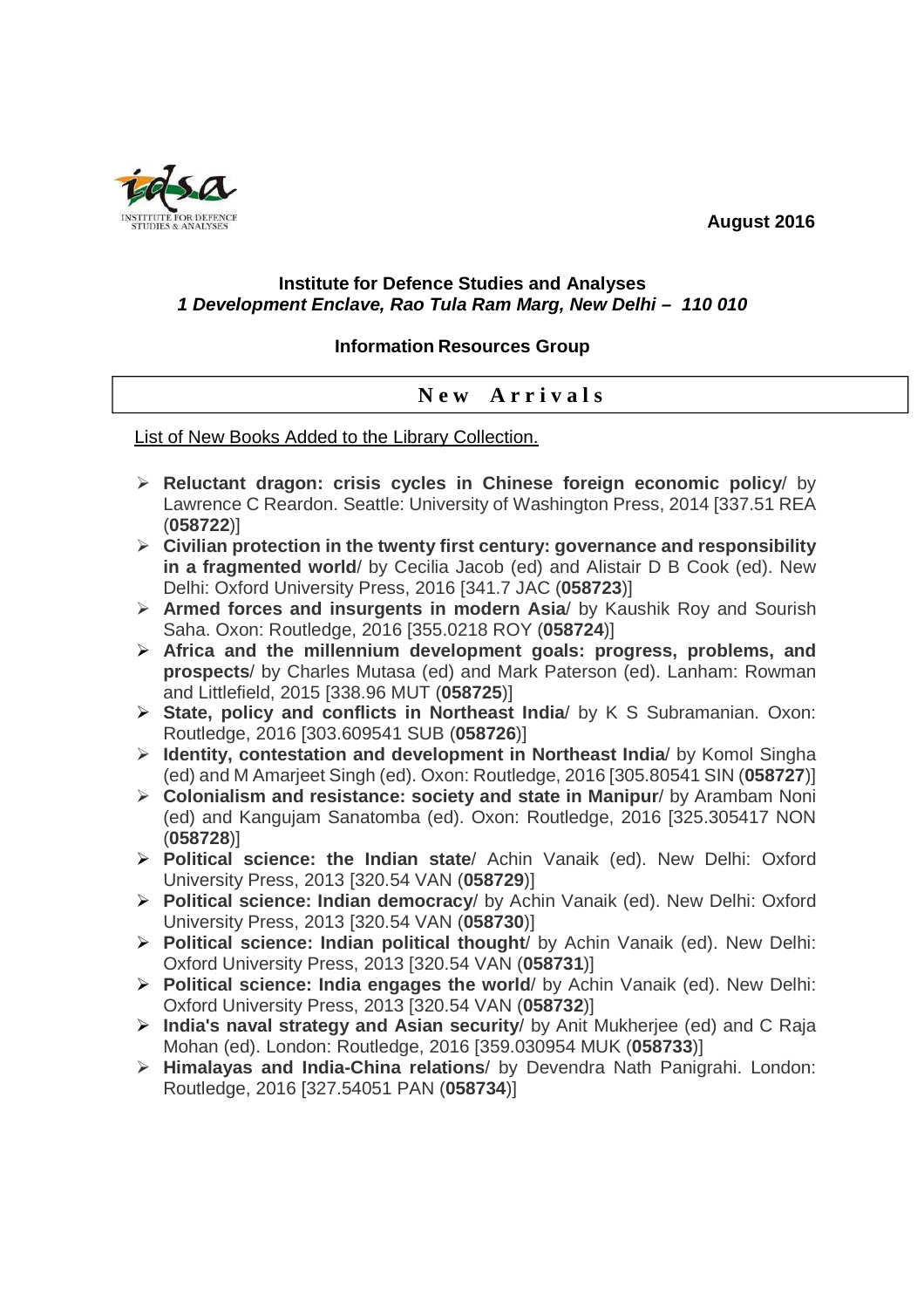- **Winning the unwinnable: revisiting Sri Lanka military strategy against Liberation Tigers of Tamil Eelam**/ by Mahinda Hathurusinghe. New Delhi: KW Publishers Pvt Ltd, 2016 [355.033505493 HAT (**058735**)]
- **Securing India's borders: challenges and policy options**/ by Gautam Das. New Delhi: Pentagon Press, 2016 [355.033054 DAS (**058736**)]
- **Kashmir story: through the ages (Part-I)**/ by Arjan Nath Chaku and Inder K Chaku. New Delhi: Vitasta Publishing Pvt Ltd, 2016 [320.9546 CHA (**058737**)]
- **Kashmir story: through the ages (Part-II)**/ by Arjan Nath Chaku and Inder K Chaku. New Delhi: Vitasta Publishing Pvt Ltd, 2016 [320.9546 CHA (**058738**)]
- **1965 turning the tide: how India won the war**/ by Nitin A Gokhale. New Delhi: Bloomsbury Publishing India Pvt Ltd, 2015 [954.9045 GOK (**058739**)]
- **India's military power: a General reflects**/ by H C Dutta. New Delhi: Manas Publications, 2016 [355.033554 DUT (**058740**)]
- **Rethinking the roots of terrorism**/ by Jason Franks. New York: Palgrave Mcmillan, 2016 [363.325 FRA (**058741**)]
- **China, India and the future of international society**/ by Jamie Gaskarth (ed). London: Rowman and Littlefield International, Ltd, 2015 [327.51 GAS (**058742**)]
- **China's future**/ by David Shambaugh. Cambridge: Polity Press, 2016 [951.06 SHA (**058743**)]
- **Consumption in China: how China's new consumer ideology is shaping the nation**/ by Yu LiAnne. Cambridge: Polity Press, 2014 [339.470951 LIA (**058744**)]
- **Jharkhand me asmita sangharsh: Jharkhand ke dus mahatvapurn janandolan ka ek dastawaj**/ by Sunil Minz and Gladson Dungdung. New Delhi: Prithvi Prakashan, 2013 [954.127 MIN (**058745**)]
- **Mission Saranda: a war for natural resources in India**/ by Gladson Dungdung. Bihar-Jharkhand: Deshaj Prakashan, 2015 [322.4209543 DUN (**058746**)]
- **Salaam Bastar: Bharat ke maobadi andolan ki ankahi kahani**/ by Rahul Pandita Chennai: Westland Ltd, 2011 [322.420954 PAN (**058747**)]
- **Securing cyberspace: international and Asian perspectives**/ by Cherian Samuel (ed) and Munish Sharma (ed). New Delhi: Pentagon Press, 2016 [005.8 SAM (**058748**)]
- **Securing cyberspace: international and Asian perspectives**/ by Cherian Samuel (ed) and Munish Sharma (ed). New Delhi: Pentagon Press, 2016 [005.8 SAM (**058749**)]
- **Indigenous historical knowledge: Kautilya and his vocabulary**/ by Pradeep Kumar Gautam (ed), Saurabh Mishra (ed) and Arvind Gupta (ed). New Delhi: Pentagon Press, 2016 [372.890954 GAU (**058750**)]
- **Indigenous historical knowledge: Kautilya and his vocabulary**/ by Pradeep Kumar Gautam (ed), Saurabh Mishra (ed) and Arvind Gupta (ed). New Delhi: Pentagon Press, 2016 [372.890954 GAU (**058751**)]
- **Deliberations of a working group on military and diplomacy**/ by India. Institute for Defence Studies and Analyses. New Delhi: IDSA, 2013 [355.033554 IND (**058752**)]